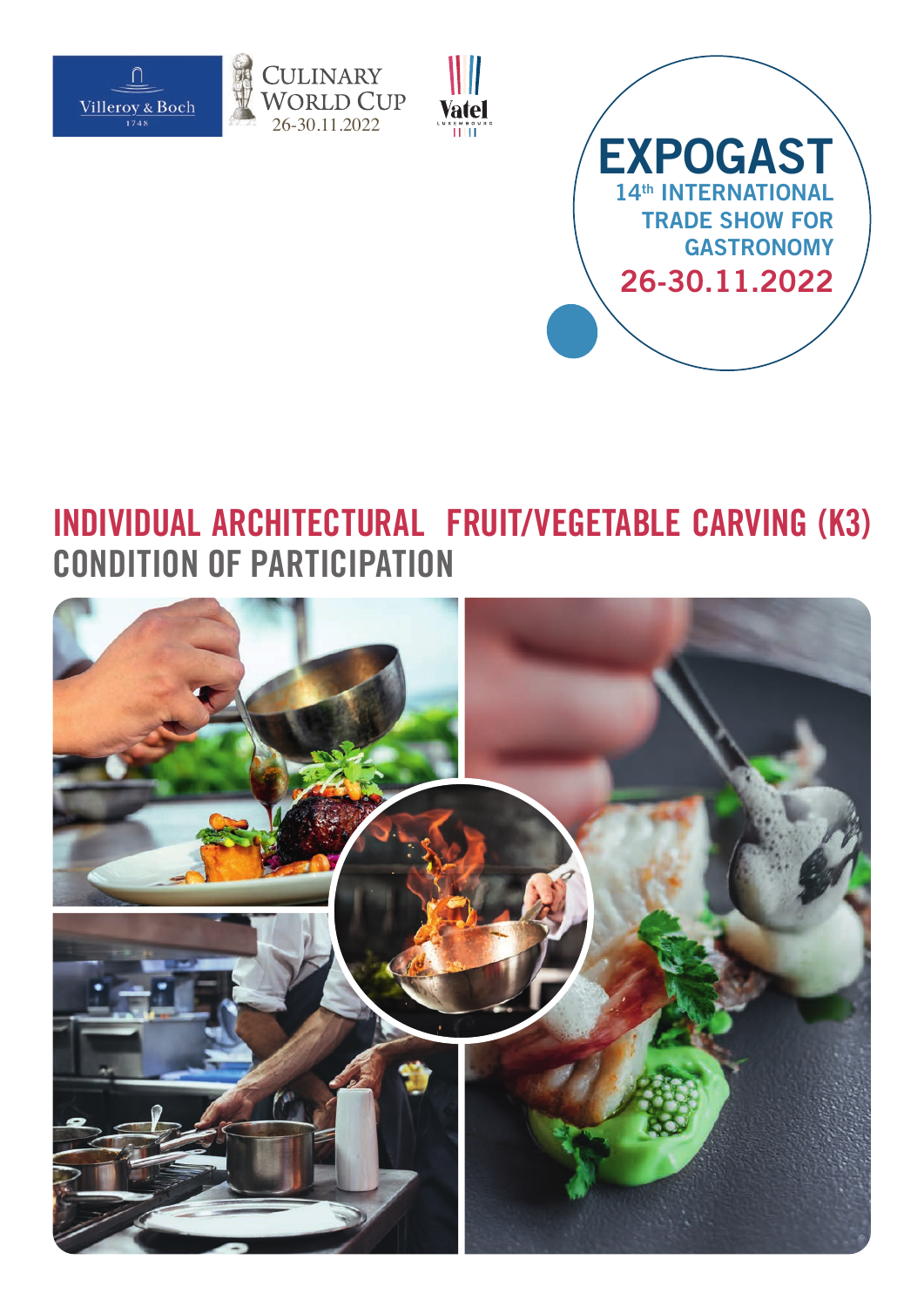

26-30.11.2022



# **INDIVIDUAL ARCHITECTURAL FRUIT/VEGETABLE CARVING (K3) CONDITION OF PARTICIPATION**

Organiser and responsible supervisor of the international culinary exhibition EXPOGAST 2022 Villeroy & Boch - Culinary World Cup: Vatel Luxembourg, Association of professional chefs of the Grand Duchy of Luxembourg, Amitié Gastronomique Francois Vatel.

For all information concerning the competition in relation to EXPOGAST 2022 Villeroy & Boch - Culinary World Cup please check our website **www.vatel.lu** or contact us by email: **cwc@pt.lu**













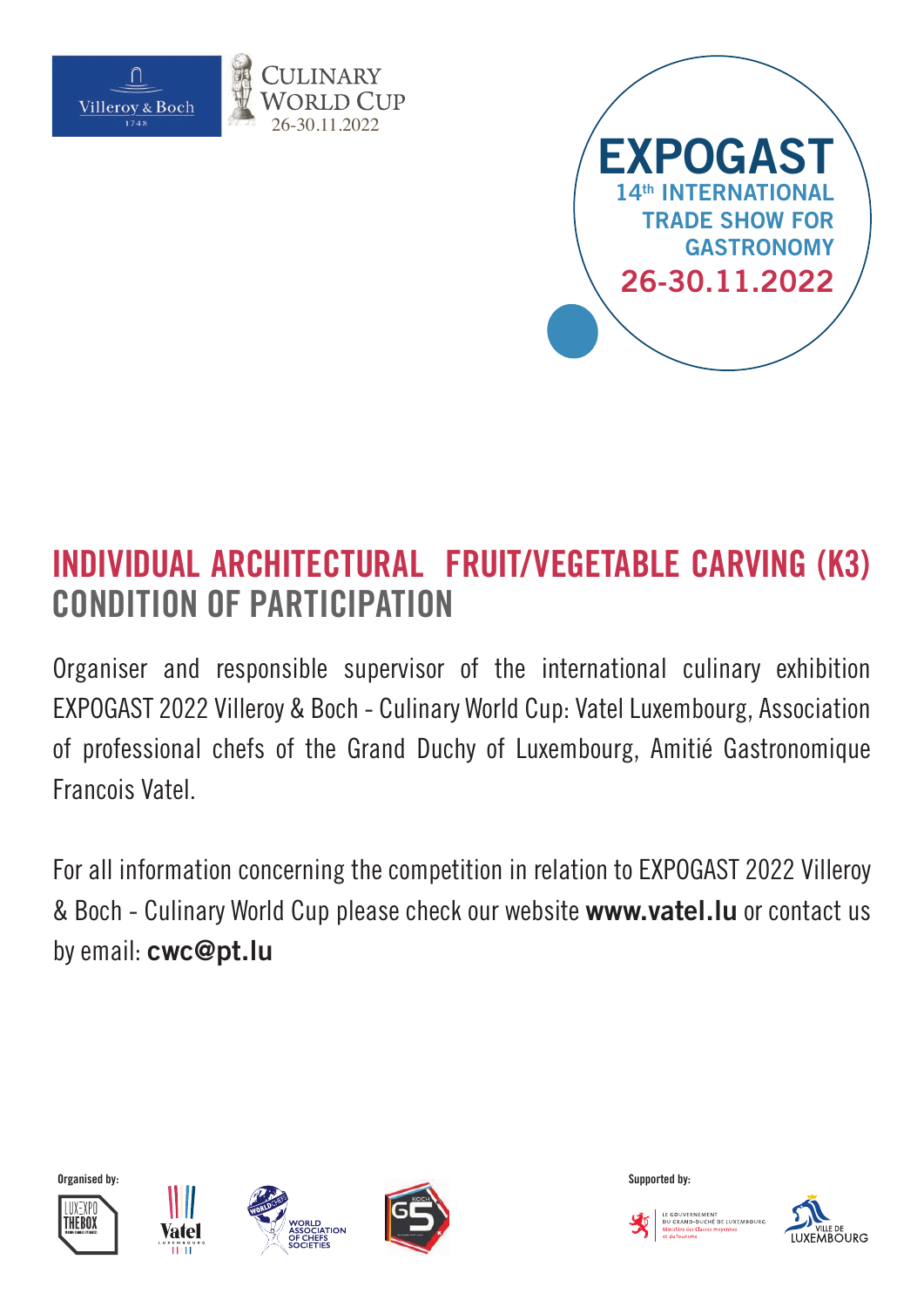

| <b>Duration</b>                                               | The Expogast 2022 - Villeroy&Boch Culinary World Cup takes place from Saturday 26 <sup>th</sup> of November to Wednesday<br>30 <sup>th</sup> of November 2022 at Luxexpo The Box, Luxembourg-Kirchberg.<br>The exhibition is open daily:<br>For the participants from 5.00 am to 9.30 pm<br>For visitors from 11.00 am to 9.00 pm                                                                                                                                                                                                                                                                                                                                                                                                                                                                       |  |
|---------------------------------------------------------------|---------------------------------------------------------------------------------------------------------------------------------------------------------------------------------------------------------------------------------------------------------------------------------------------------------------------------------------------------------------------------------------------------------------------------------------------------------------------------------------------------------------------------------------------------------------------------------------------------------------------------------------------------------------------------------------------------------------------------------------------------------------------------------------------------------|--|
| <b>Opening hours</b>                                          |                                                                                                                                                                                                                                                                                                                                                                                                                                                                                                                                                                                                                                                                                                                                                                                                         |  |
| <b>Opening Ceremony</b>                                       | The national teams are going to be officially introduced during the opening ceremony which takes place on Friday<br>the 25 <sup>th</sup> November 2022 at 5.00 pm at Luxexpo The Box, Luxembourg-Kirchberg.                                                                                                                                                                                                                                                                                                                                                                                                                                                                                                                                                                                             |  |
| <b>Closing Ceremony</b>                                       | The award ceremony and the announcement of the Expogast 2022 - Culinary World Cup winners will take place on<br>Thursday the 1st December 2022 at 2:00 pm at Luxexpo The Box, Luxembourg-Kirchberg.                                                                                                                                                                                                                                                                                                                                                                                                                                                                                                                                                                                                     |  |
| <b>Daily Ceremony</b>                                         | The daily ceremony with the announcement of the medals and diplomas of the day (cold exhibition) takes place on<br>each competition day at 5.00 pm. (For organization al matters, changes might be possible)                                                                                                                                                                                                                                                                                                                                                                                                                                                                                                                                                                                            |  |
| <b>Registration</b>                                           | Online registration must be done via www.vatel.lu.<br>For further information or questions in relation to the online registration, contact us by email: cwc@pt.lu.                                                                                                                                                                                                                                                                                                                                                                                                                                                                                                                                                                                                                                      |  |
| <b>Registration ends on</b><br>1 <sup>st</sup> of August 2022 | The final and complete registration with the nominal announcement of the competitors name must be made until<br>the 1st August 2022.<br>The competitor will be asked to pay a participation fee of 75 Euro.<br>The payment of the registration fee must be done via online payment during the registration process<br>(VISA, MASTERCARD). The competitor can only participate if the 75 Euro have been received.<br>Transfer costs are at the expense of the competitor.<br>The registration fee includes 2 entry tickets to the exhibition.<br>All the required documents such as entry tickets will be handed out at the VATEL office Entrée Nord at Luxexpo The<br>Box, Luxembourg-Kirchberg up on Thursday the 24 <sup>th</sup> November 2022 from 10.00 am onwards, if all fees have been<br>paid. |  |
| <b>Registration modifications</b>                             | Once the registration is complete, the competitor will be sent an e-mail including its login and password informa-<br>tion in in case the competitor might modify its registration (free of charge) before October 1 <sup>st</sup> 2022.<br>Passed that date, the request for further changes can only to be processed by mail cwc@pt.lu or during the<br>competition at the jury administration office. Any changes will be charged at 50 Euro each. This payment must be<br>done at the registration desk upon arrival or for later changes at the jury administration office.                                                                                                                                                                                                                        |  |
| <b>Customs</b>                                                | Generally, there should be no problem with the import of goods in limited quantities into Luxembourg.<br>From overseas the regulations must be respected. Each participant receives - upon request - a participation card,<br>which has to be shown at customs upon request. Each imported good underlies the health and hygienic food<br>regulations as defined by the EU.                                                                                                                                                                                                                                                                                                                                                                                                                             |  |
| <b>Goods and raw</b><br><b>materials</b>                      | All goods and raw materials required for the preparation of the exhibits are available at the best quality in<br>Luxembourg. As an order in advance is necessary, the participants can receive a list of special shops upon request.<br>The competitor must procure all products by her-/himself.                                                                                                                                                                                                                                                                                                                                                                                                                                                                                                       |  |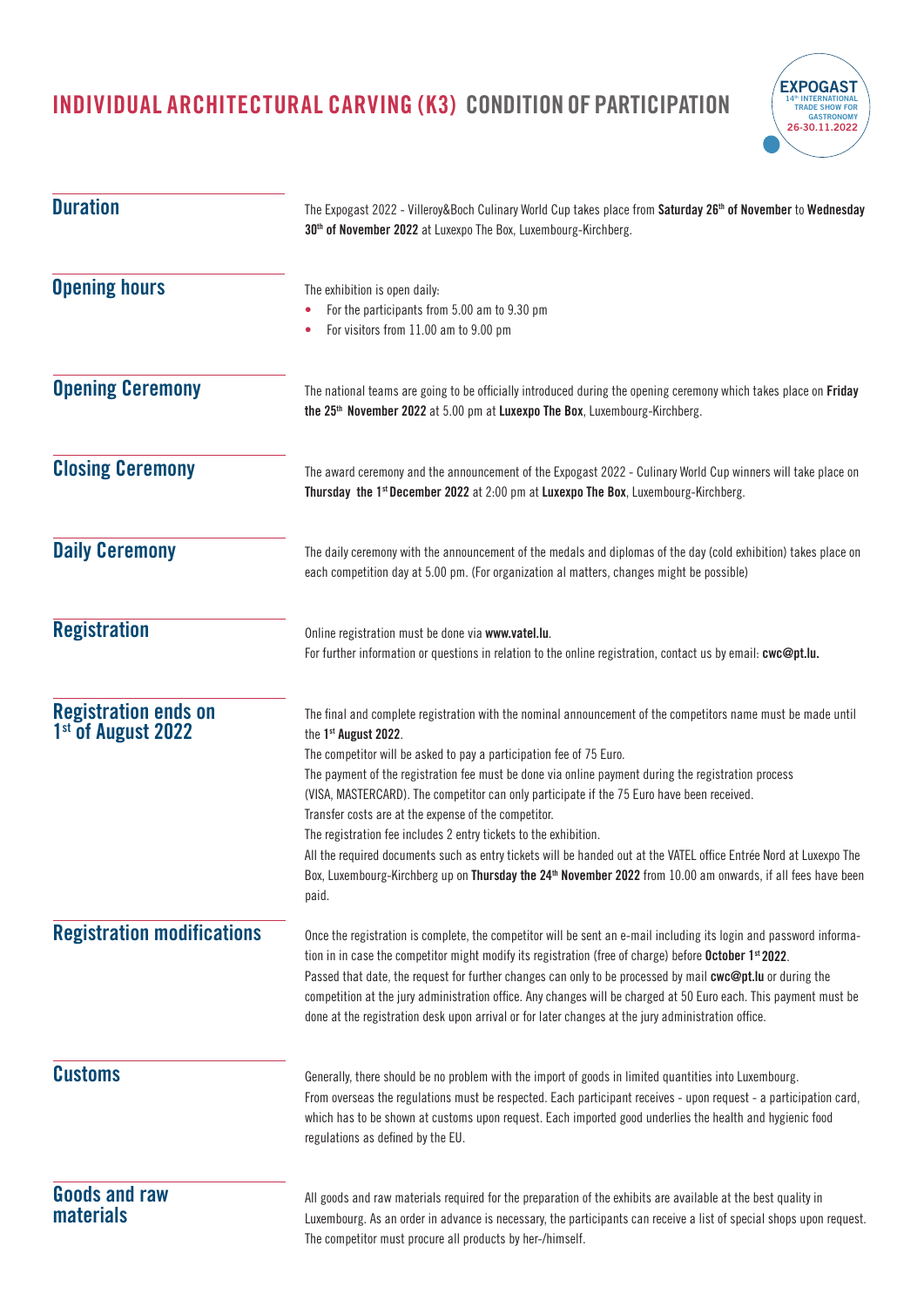

| <b>Material costs</b>                       | The cost of materials for the exhibition items and decorations are at the expense of the competitor.                                                                                                                                                                                                                                                                                                            |  |
|---------------------------------------------|-----------------------------------------------------------------------------------------------------------------------------------------------------------------------------------------------------------------------------------------------------------------------------------------------------------------------------------------------------------------------------------------------------------------|--|
| <b>Preparation of the</b><br>exhibits       | The competitor has to organize the workplace for the preparation of the exhibits by her/himself.                                                                                                                                                                                                                                                                                                                |  |
|                                             | K3 - INDIVIDUAL ARCHITECTURAL FRUIT/VEGETABLE CARVING                                                                                                                                                                                                                                                                                                                                                           |  |
|                                             | <b>OBJECTIVE</b>                                                                                                                                                                                                                                                                                                                                                                                                |  |
| <b>Program requirements</b>                 | Create your own banquet compositions made from your own fresh fruits and vegetables, combining various<br>products within one design.<br>List of products is unlimited.<br>Participants should pursue maximum balance of combination, including balance of concept and contents, colour<br>pallet and highly artistic performance of all elements of the composition accounting to specific serving conditions. |  |
| <b>Dimensions of the</b><br><b>exhibits</b> | Height minimum 60 cm and maximum 120 cm including the base<br>Base maximum 80 cm x 80 cm x 12 cm (height)<br>Display may extend beyond width and length of the base but cannot exceed the maximum height.                                                                                                                                                                                                       |  |
| <b>Table</b>                                | $1 \times 1.5$ m = 1.5 m <sup>2</sup> – White table top and white skirting.<br>For safety reasons in the hall it is forbidden to dismantle the tables or to add one's own tables.<br>1 power supply of 220 volt, 16 A is available under the table.                                                                                                                                                             |  |
| <b>Labelling</b>                            | The exhibition items have to be uniformly labelled in order to understand them correctly.<br>(Names of the finger food & the dishes)                                                                                                                                                                                                                                                                            |  |
|                                             | Each competitor must place his table card (with participation QR code next to the exhibit.<br>Every table card that doesn't match with the given QR code on the exhibition table will not be judged.                                                                                                                                                                                                            |  |
|                                             | The organizer has the right to remove exhibits that do not fulfil the standard requirements.                                                                                                                                                                                                                                                                                                                    |  |
| <b>Exhibition of the</b><br>program         | The exhibits must be exhibited on time at 8.00 am.<br>Out of consideration for the visitors, the withdrawal of the exhibits is only permitted after<br>8.30 pm.                                                                                                                                                                                                                                                 |  |
| <b>Judging</b>                              | International jury<br>judges are all officially recognized and approved experts<br>the decisions of the jury are final and irrevocable                                                                                                                                                                                                                                                                          |  |
|                                             | All exhibited items will be judged individually according to the 100 points system. No half points will be awarded.<br>Exhibits and parts of them may only be presented once.                                                                                                                                                                                                                                   |  |
|                                             | In case of breach of the above-mentioned rules the competitor will be penalized with a deduction of 10 points obtained<br>in his category by decree of the chairman of the jury.                                                                                                                                                                                                                                |  |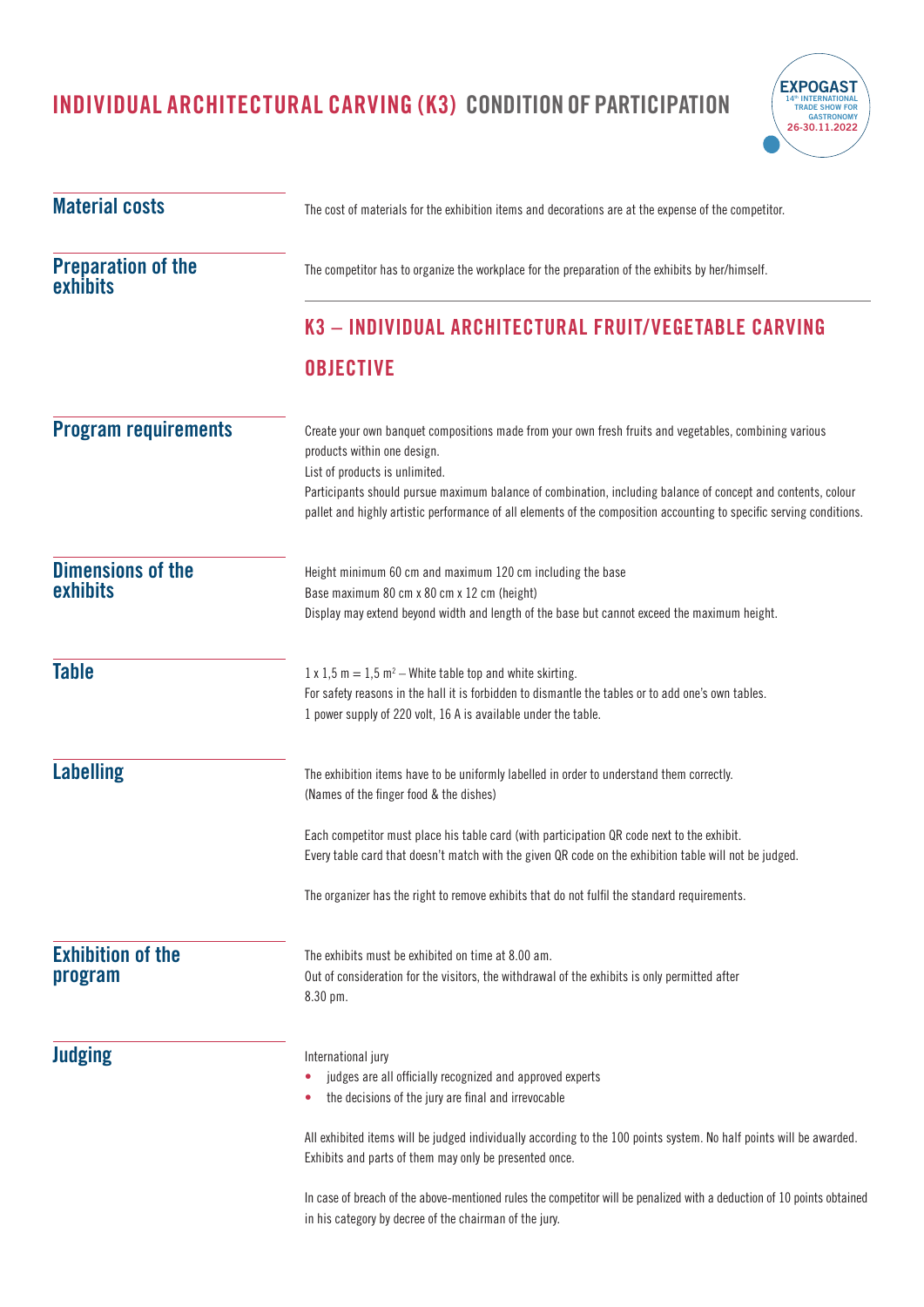

| <b>Feedback</b>                                                         | The competitor can receive feedback on the day of the competition.<br>A couple of judges will be available in the cold exhibition hall after 2 pm.                                                                                                                                                                                                                                                                                                                                                                                                                                                                                                                                                                                                                                                                                                                                                                                                                                                                                                                                                                                                                               |                                     |  |
|-------------------------------------------------------------------------|----------------------------------------------------------------------------------------------------------------------------------------------------------------------------------------------------------------------------------------------------------------------------------------------------------------------------------------------------------------------------------------------------------------------------------------------------------------------------------------------------------------------------------------------------------------------------------------------------------------------------------------------------------------------------------------------------------------------------------------------------------------------------------------------------------------------------------------------------------------------------------------------------------------------------------------------------------------------------------------------------------------------------------------------------------------------------------------------------------------------------------------------------------------------------------|-------------------------------------|--|
| <b>Architectural fruit and</b><br>vegetable carving -<br>judging points | <b>Design &amp; Composition</b><br><b>Technical Skills &amp; Degree of difficulty</b><br><b>Creativity &amp; Originality</b>                                                                                                                                                                                                                                                                                                                                                                                                                                                                                                                                                                                                                                                                                                                                                                                                                                                                                                                                                                                                                                                     | 30 points<br>50 points<br>20 points |  |
|                                                                         | Total                                                                                                                                                                                                                                                                                                                                                                                                                                                                                                                                                                                                                                                                                                                                                                                                                                                                                                                                                                                                                                                                                                                                                                            | 100 points                          |  |
| <b>Judging criteria</b><br><b>Design &amp; composition</b>              | Piece must be presented on time.<br>۰<br>Piece must be three dimensional and appealing from all angles.<br>Dimensions and theme (when required) must be respected<br>Attention to detail, finished appearance, proportion & symmetry. Piece must be presented on time.<br>c<br>Piece must conform to the dimensions of each specific category. Piece must be three dimensional and<br>٠<br>appealing from all angles. Theme must be inoffensive and non-violent.<br>Theme must be cleverly interpreted, well researched and clearly understood.<br>٠<br>Display should be light, proportionate and well balanced. There must be a clear focal point.<br>۰<br>Design must be elegant, sophisticated, sober, peaceful and joyful.<br>The choice of products, their colour harmony including the peel and the core are important as well as the ability<br>٠<br>to demonstrate all of it.<br>Only food colours are allowed.<br>The use of decorative elements such as stones, artificial flowers, ribbons, beads and similar is prohibited. Such<br>۰<br>elements can only be made of fruits or vegetables.<br>The display must be kept fresh during the whole length of the event. |                                     |  |
| <b>Technical skills &amp; degree</b><br>of difficulty                   | Structural techniques, utilization and craftsmanship. Work must be precise and accurate.<br>Cleanliness of the incision (there should not be any knife lines imprinted onto a surface already prepared).<br>۰<br>Depth of the section. Thickness of the section. Methods of incision used.<br>٠<br>The most important thing is to demonstrate knife skills. Details must be precise.<br>If there is a 3D figure, it must be with the correct proportions.<br>Symmetry when dealing with repeated elements must be exact.<br>High relief (i.e. when carving separate forms - human, animal, vegetal, the relief should be high so the figurine<br>is well defined and the form underlined).<br>After the basic figure is finished, the remaining part of the peel must be smoothed and clean (in case it is not<br>۰<br>removed completely already).<br>Carvings must be anatomically correct (when applicable).<br>٠<br>Elements must be properly assembled, and seams must be discreet. Assembled pieces must fit perfectly.<br>Degree of difficulty must be high.<br>Such displays must represent many hours of planning and execution.                                        |                                     |  |
| <b>Creativity &amp; originality</b>                                     | First impression, artistic impression.<br>c<br>First impression must be pleasing - how the elements of the arrangement come together to present a<br>successful ensemble.<br>Piece should be original and creative - unusual combinations should be aesthetically pleasing.<br>٠<br>Innovative carving techniques and incisions should be demonstrated.<br>٠<br>New or innovative tools should be used.<br>Degree of difficulty should be high.<br>Centerpieces should take many hours to plan and create.                                                                                                                                                                                                                                                                                                                                                                                                                                                                                                                                                                                                                                                                       |                                     |  |

**•** This carving must be usable for a banquet or reception.